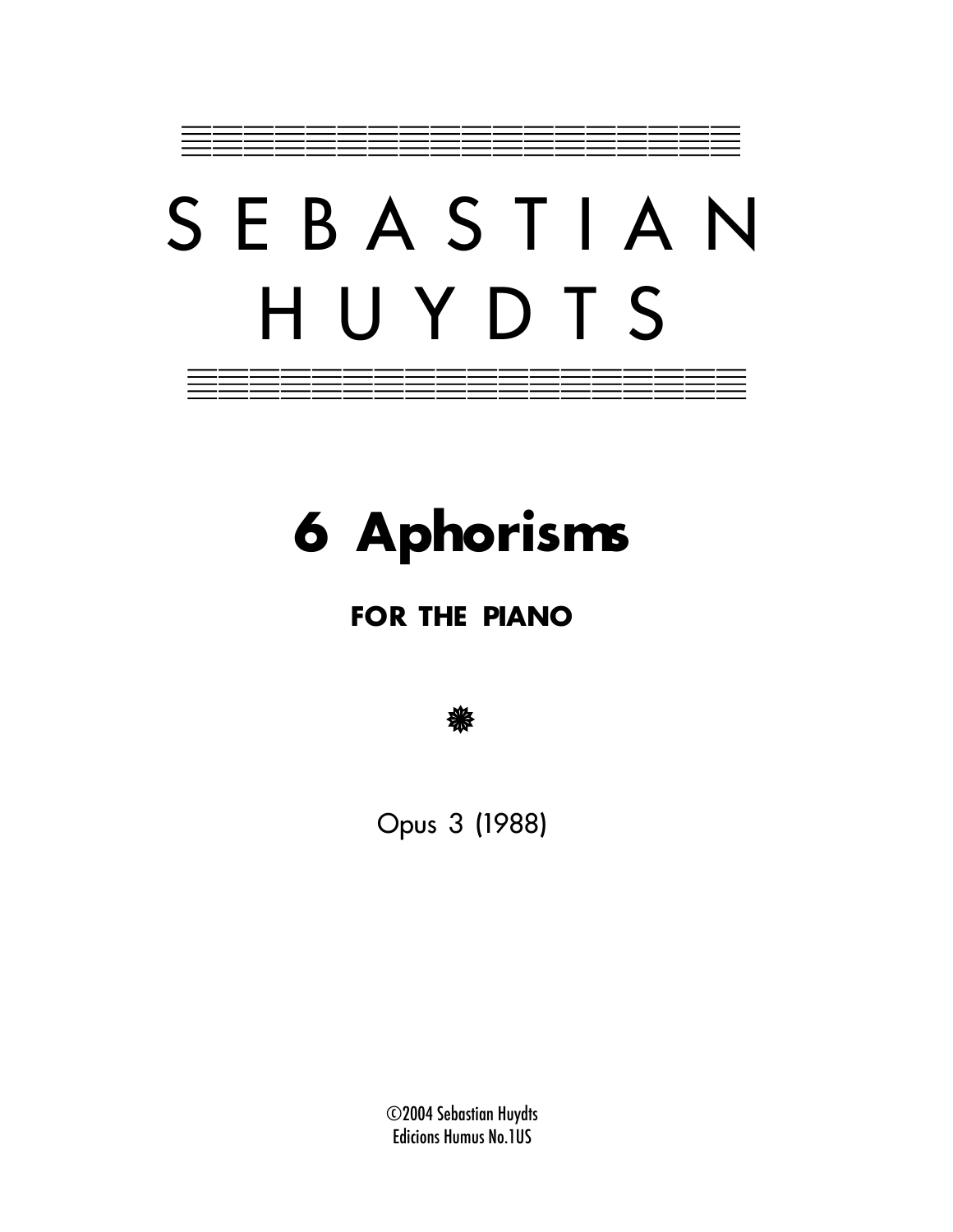

**SEBASTIAN HUYDTS** (b.1966) studied piano in Amsterdam with Edith Lateiner Grosz at the Sweelinck Conservatory in Amsterdam, The Netherlands. He took postgraduate classes with Rian de Waal and participated in piano master classes with György Sebök, Stephen Bishop, and Earl Wild. Mr. Huydts has performed solo, with orchestra and in chamber music throughout Northern Europe, Spain and the Midwest and has appeared frequently on Dutch, Spanish and Chicagoland radio. He regularly performs 20th century music with various ensembles.

He studied composition with John Eaton, Shulamit Ran, Andrew Imbrie, Marta Ptaszynska, Howard Sandroff and orchestration with Cliff Colnot at the University of Chicago. He has written repertoire ranging from solo to orchestra in a style that

combines 20th century innovations with the rich expressive means that were developed over centuries of Western music. Many of his works include the piano, either solo or in an ensemble. Notable events in his career include the award of a four-year stipend to study at the University of Chicago, from which he received his Master's Degree in 1995, commissions by Katinka Kleijn, Keith Conant, the Chicago Chamber Musicians, CUBE, the Orion Ensemble and The Rembrandt Chamber Players of Chicago.

At present, Sebastian Huydts is Director of Keyboard Studies at the Music Department of Columbia College Chicago, and is on the board of the PianoForte Foundation Chicago.

The **Six Aphorisms For Piano** were written in 1988. Each one of the pieces is committed to a single thought that is developed in a virtuoso idiom that brings out many of the piano's rich and sonorous qualities. I have selected material that could be molded to suit various musical purposes. Motifs and seemingly insignificant gestures appear in a variety of transformations throughout all movements, freely exchanging their respective functions. Contrast is sought in extreme differentiation in the characters of the movements. After the vibrant *overture*, the *elegy* seems somber and austere. The machine like quality of the *toccata* is offset by the serenity of the *nocturne*. The melodic and tonal sincerity of the *aria* contrast greatly with the *burlesqu*e's capriciousness.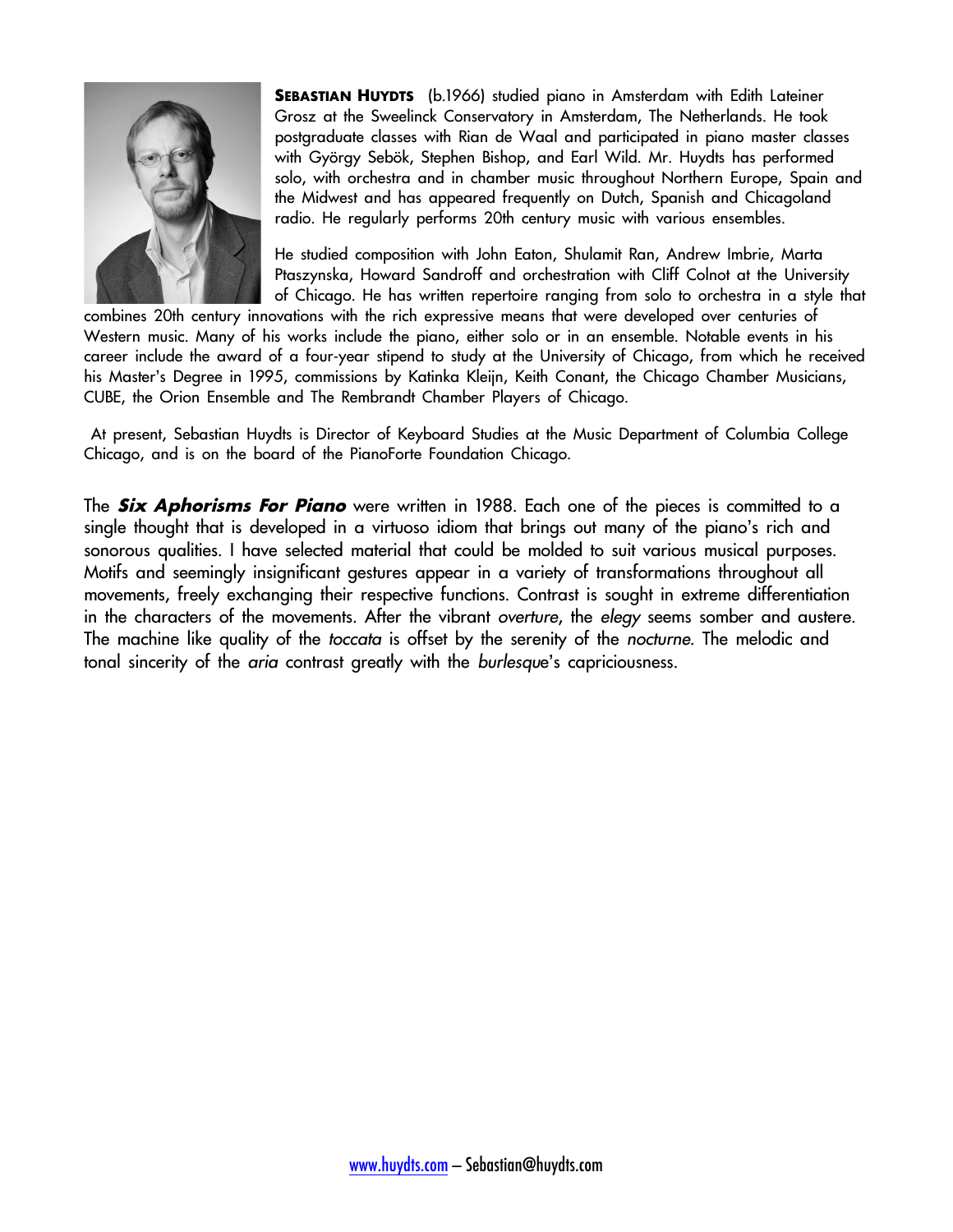#### **Six Aphorisms for Piano**

*(to my parents)*



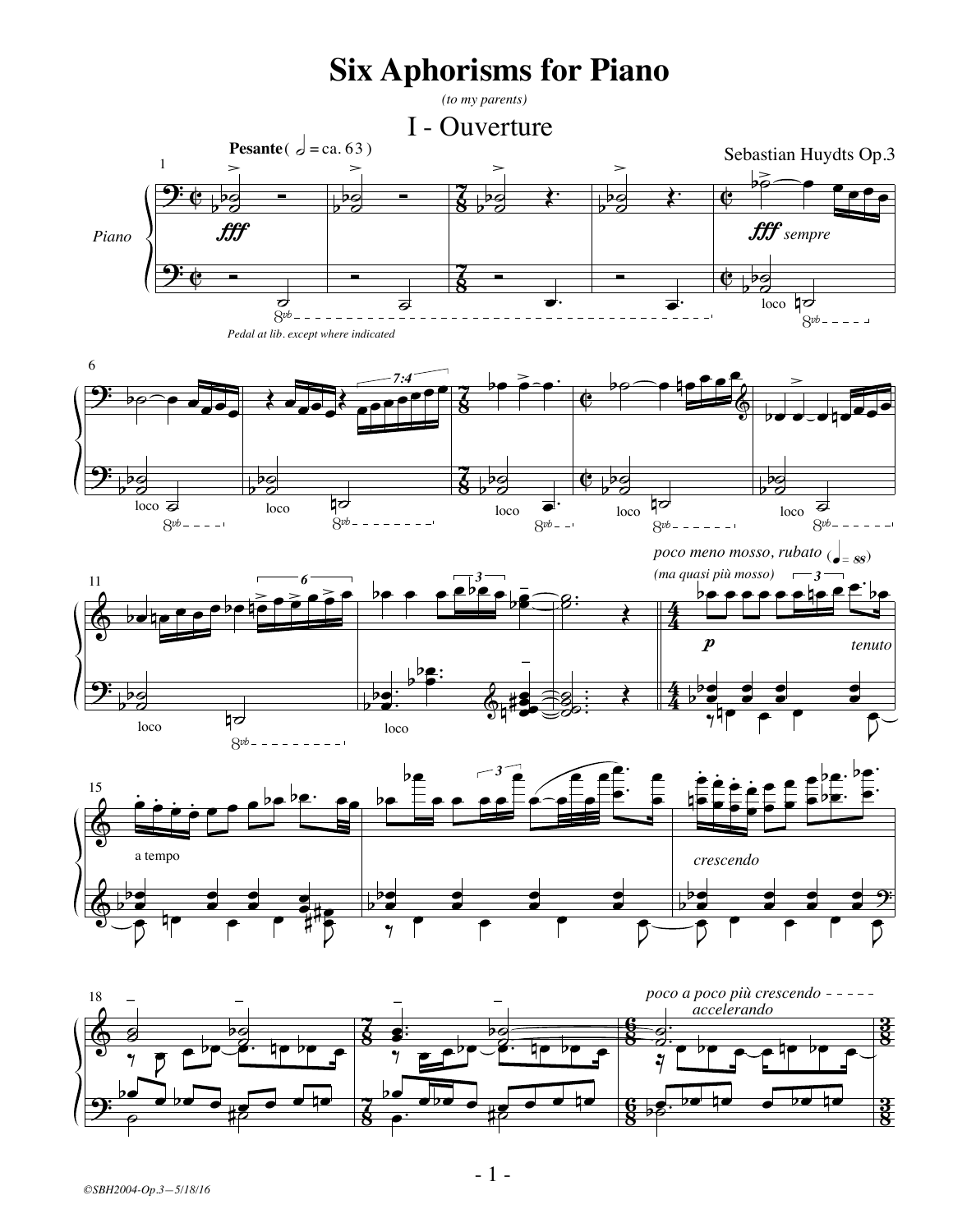





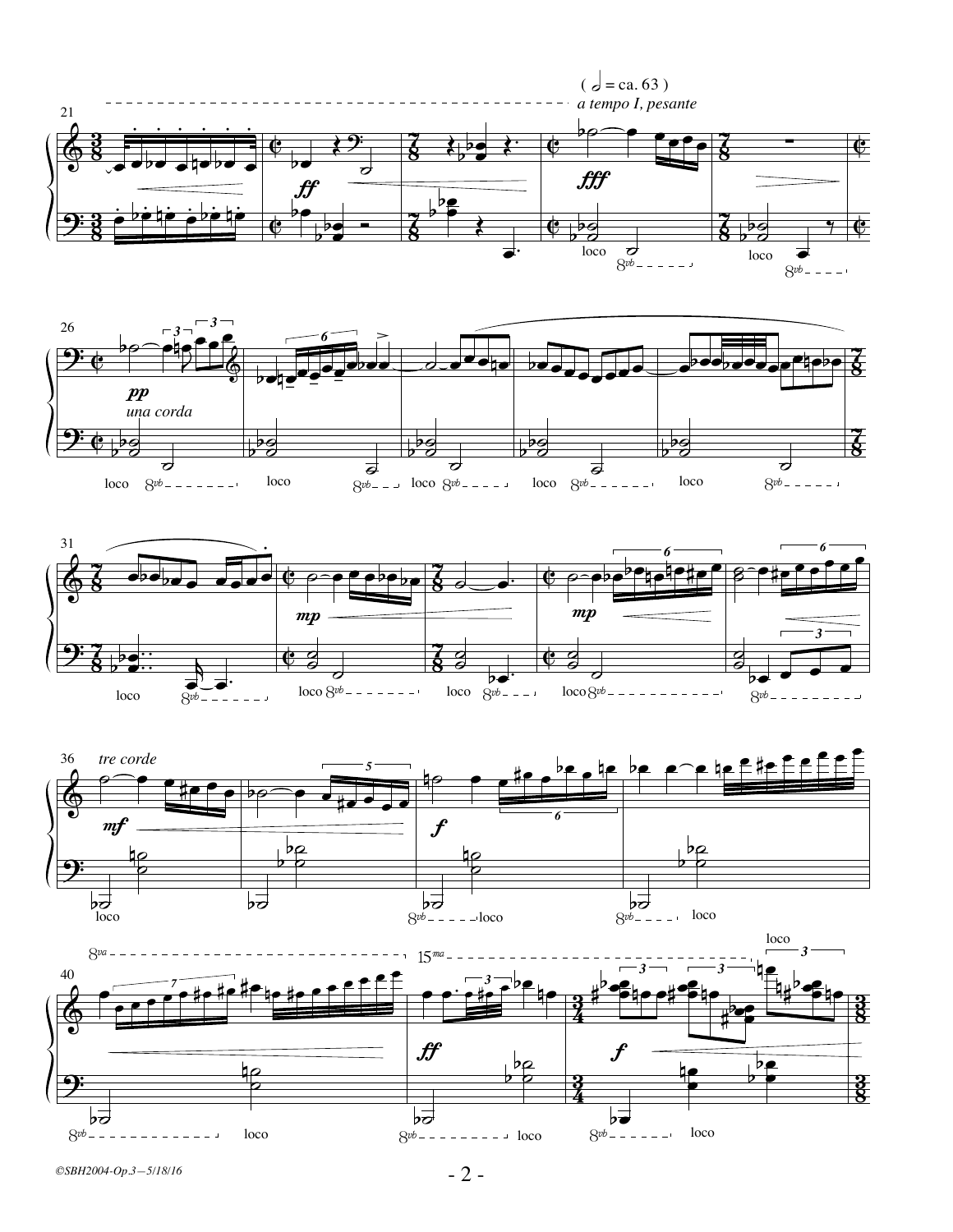







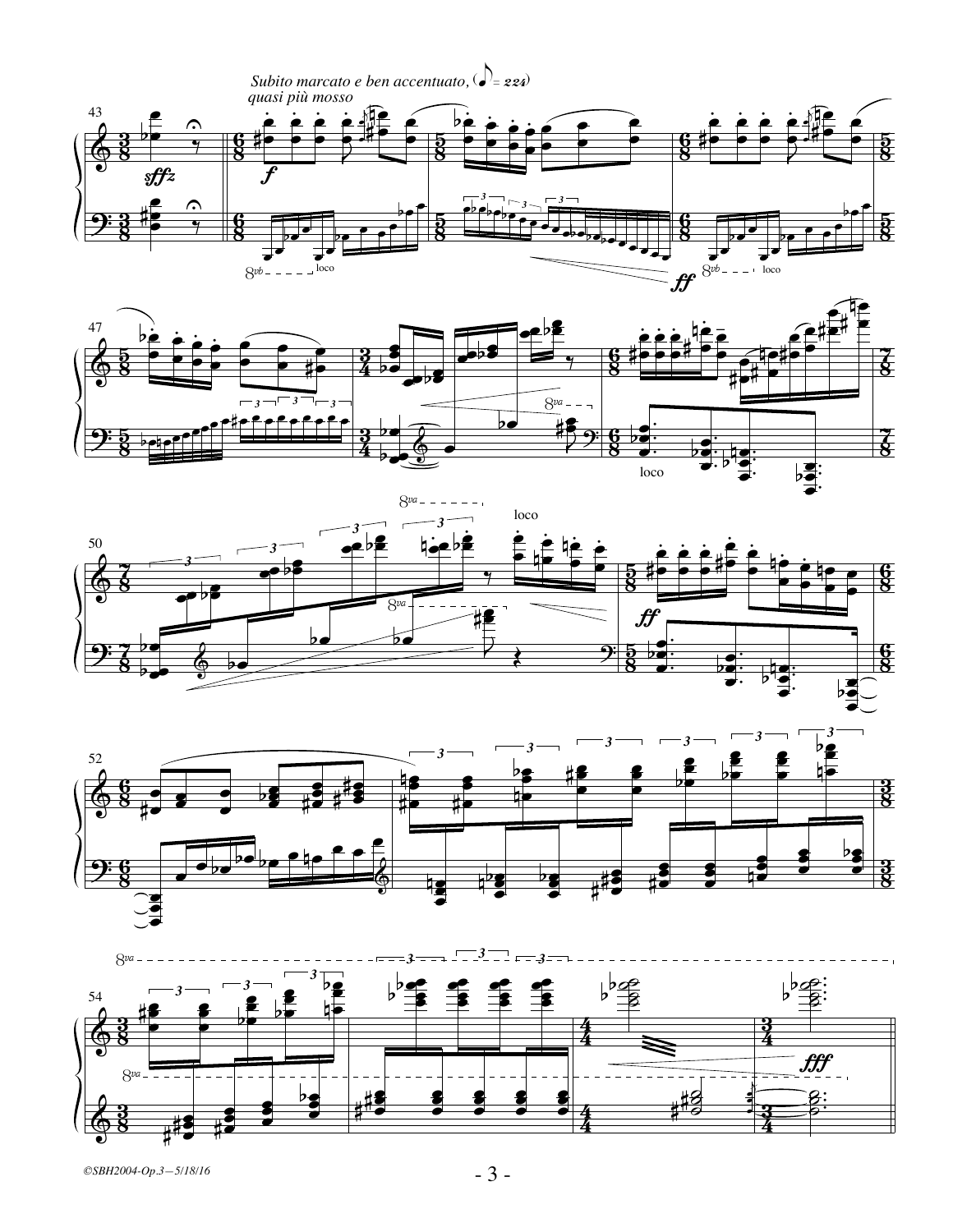





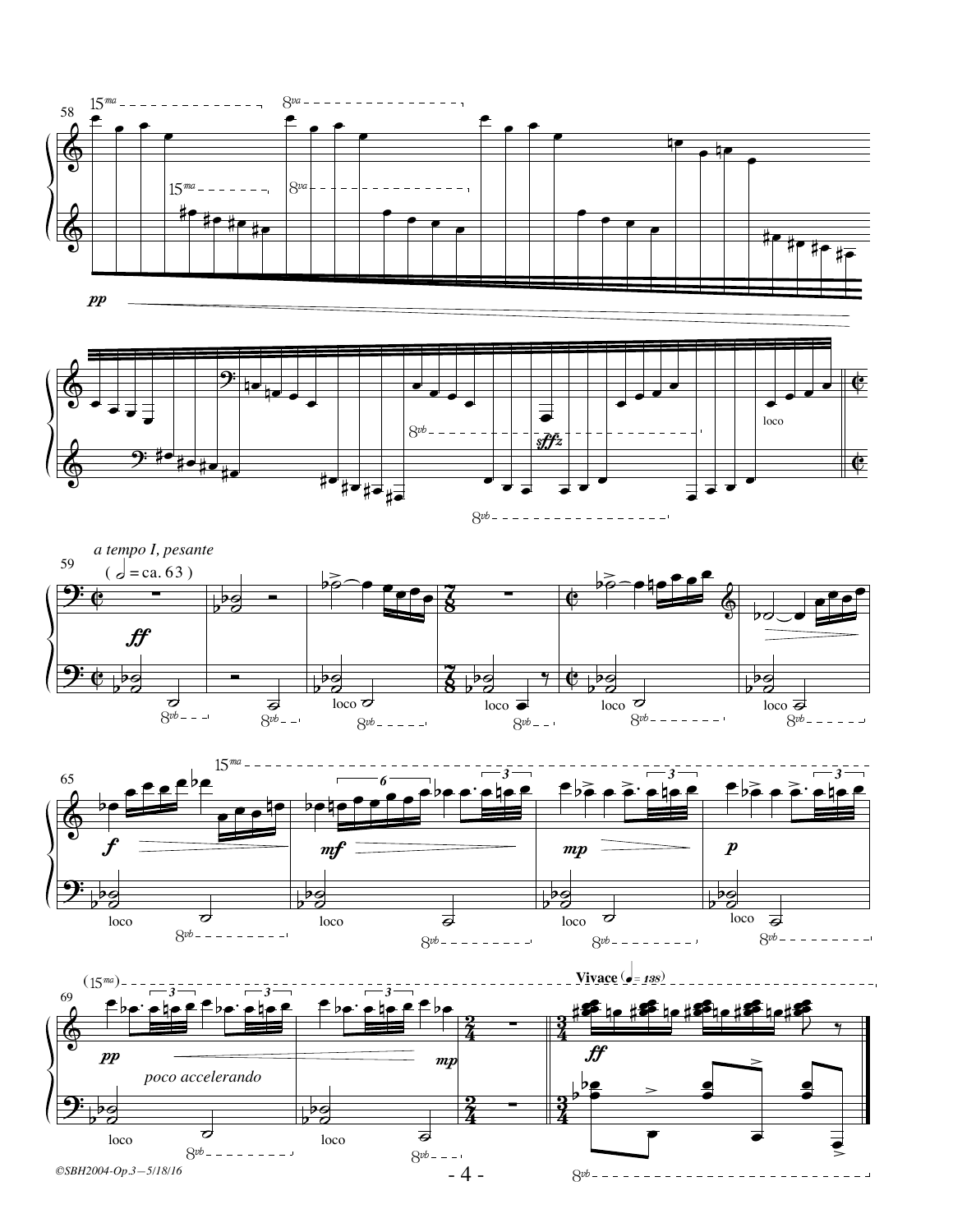#### II - Elegie

*(For Catharina Maria Ronchetti)*







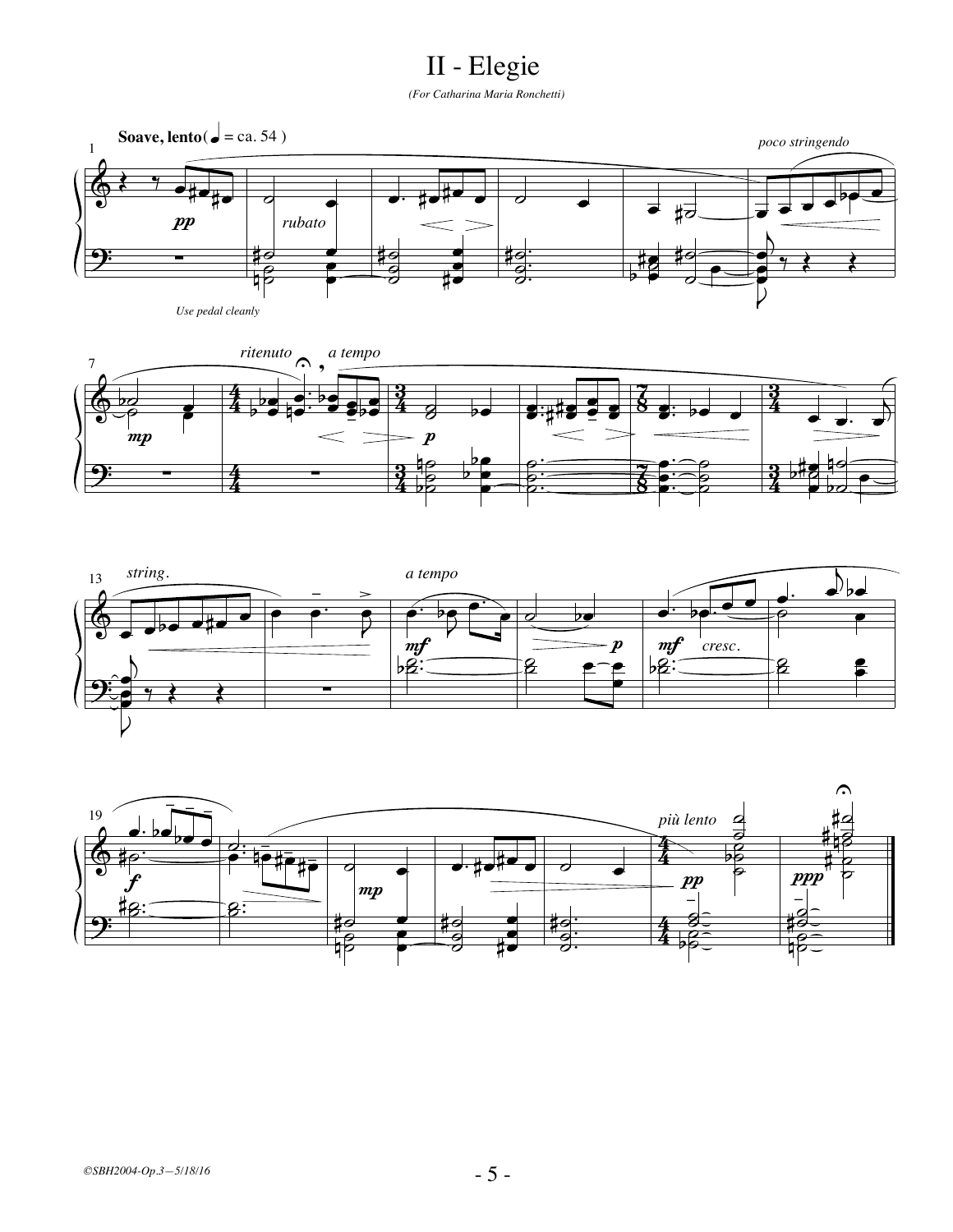#### III - Toccata











- 6 - *©SBH2004-Op.3—5/18/16*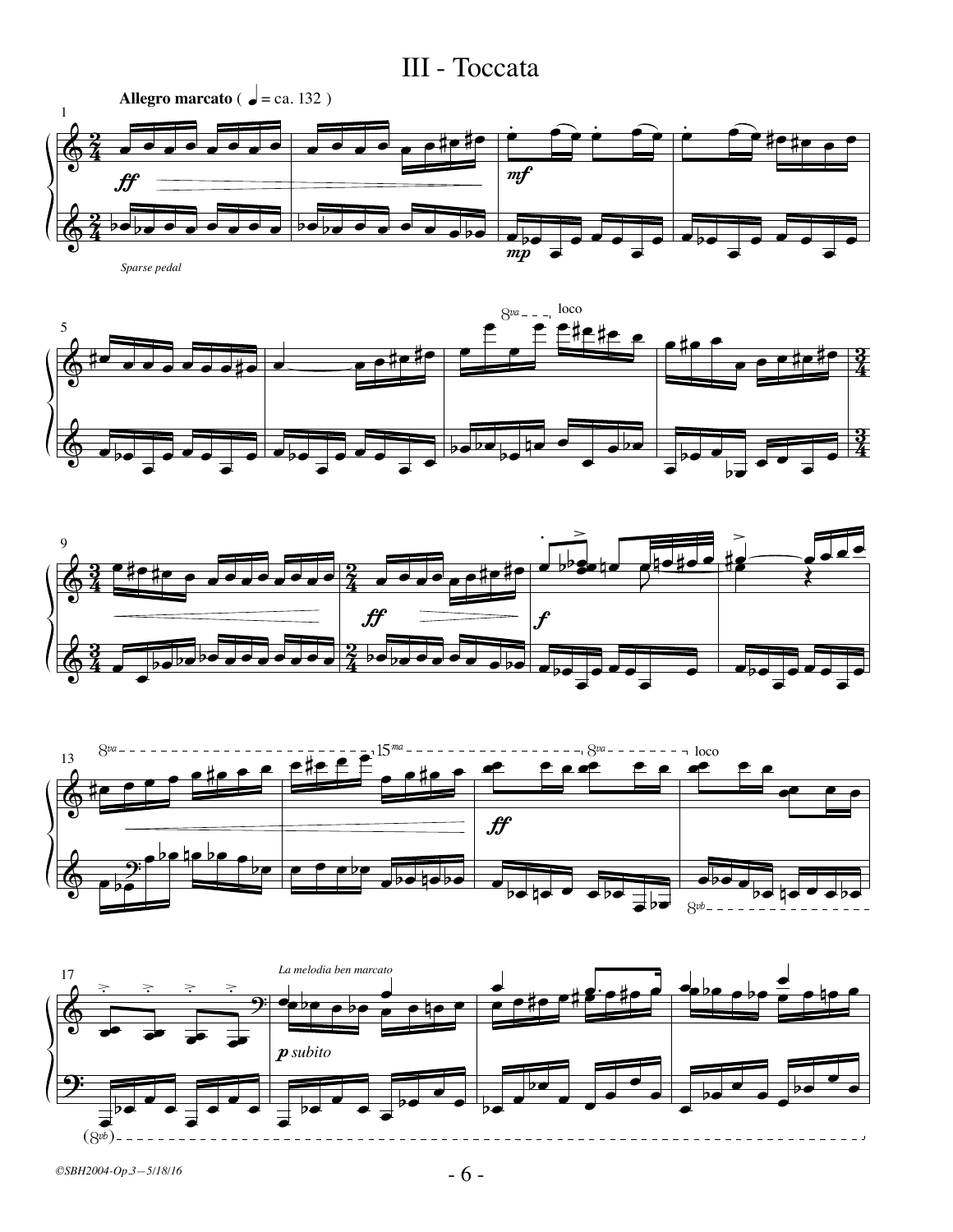







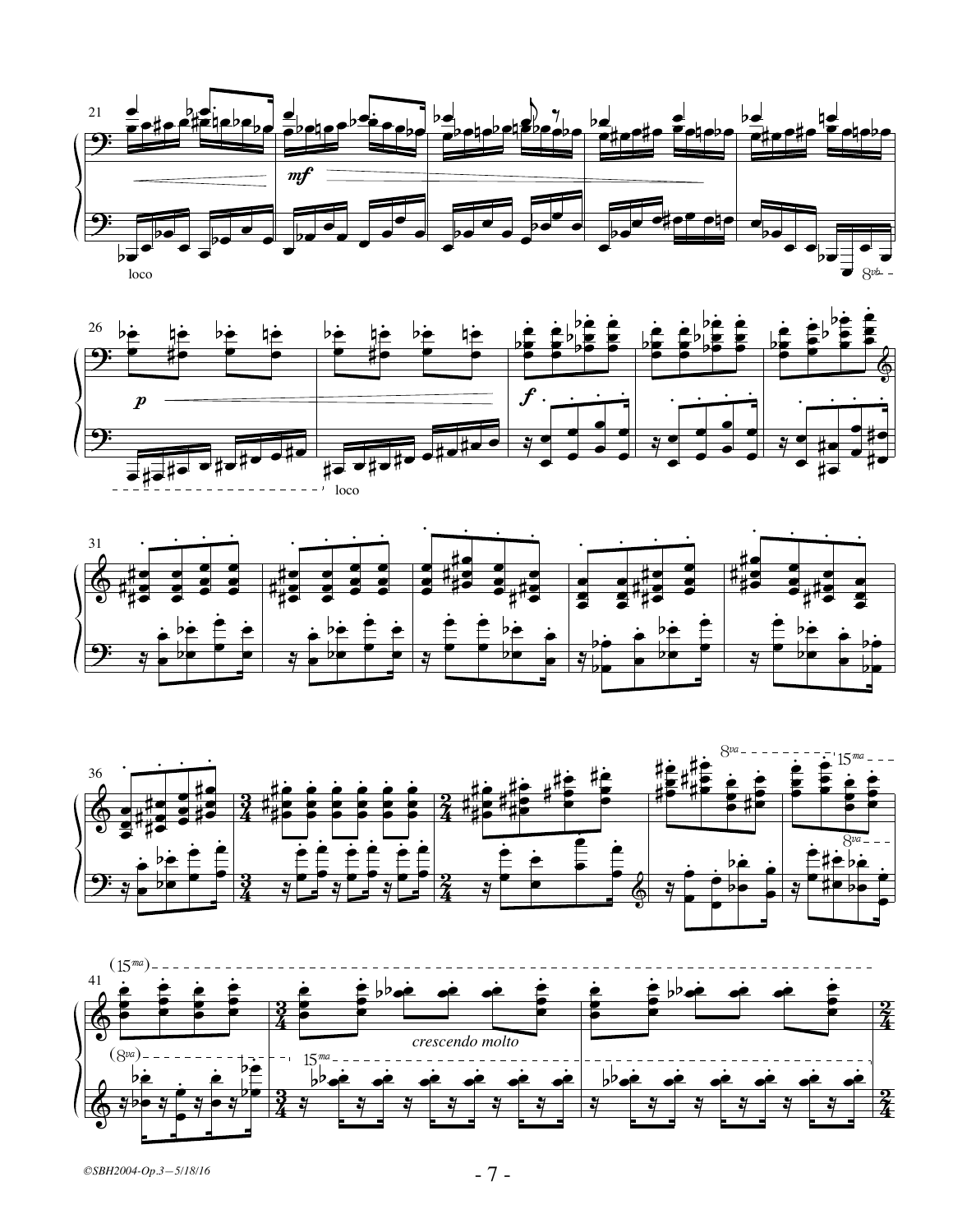







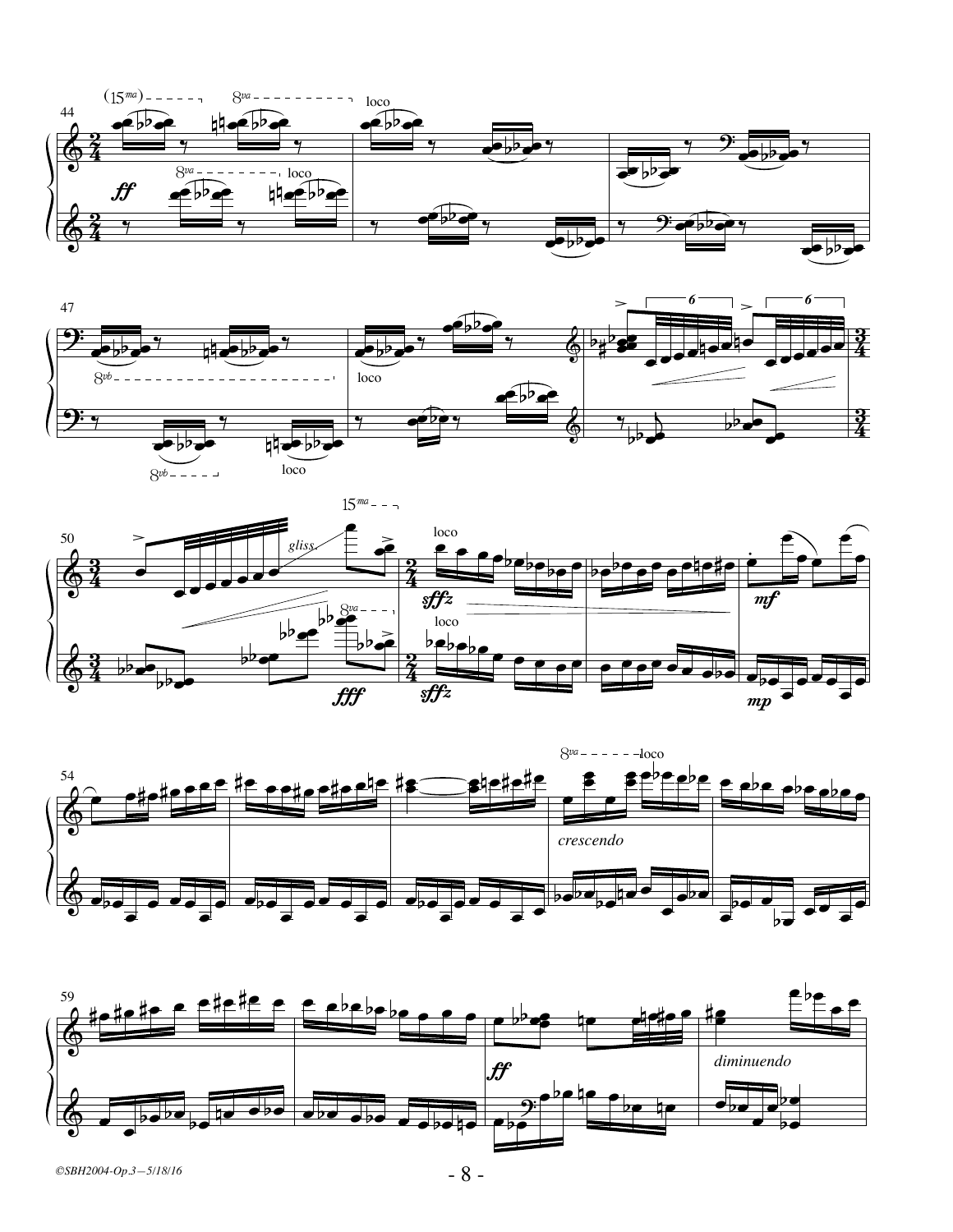







*Use pedal generously*



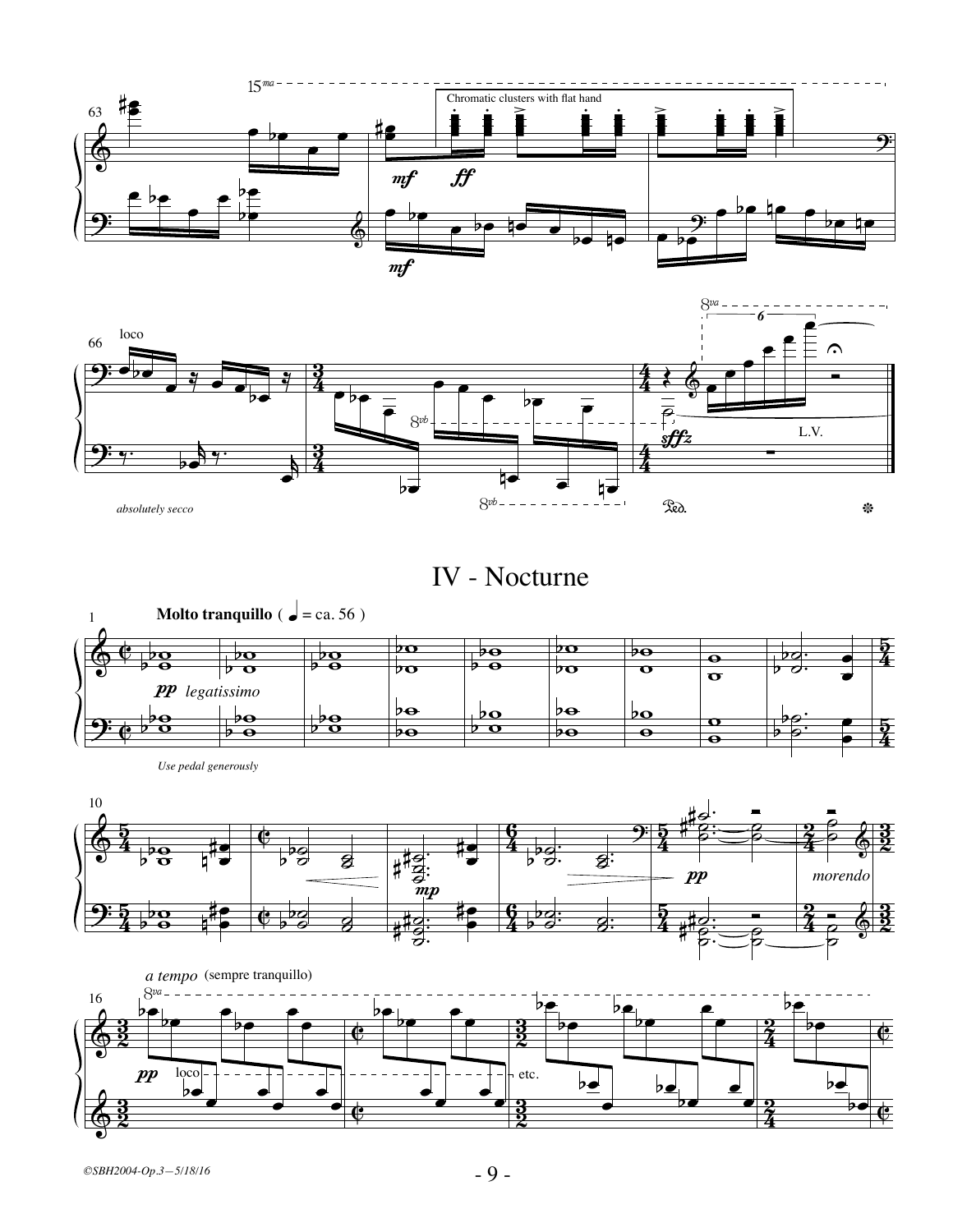







V - Aria

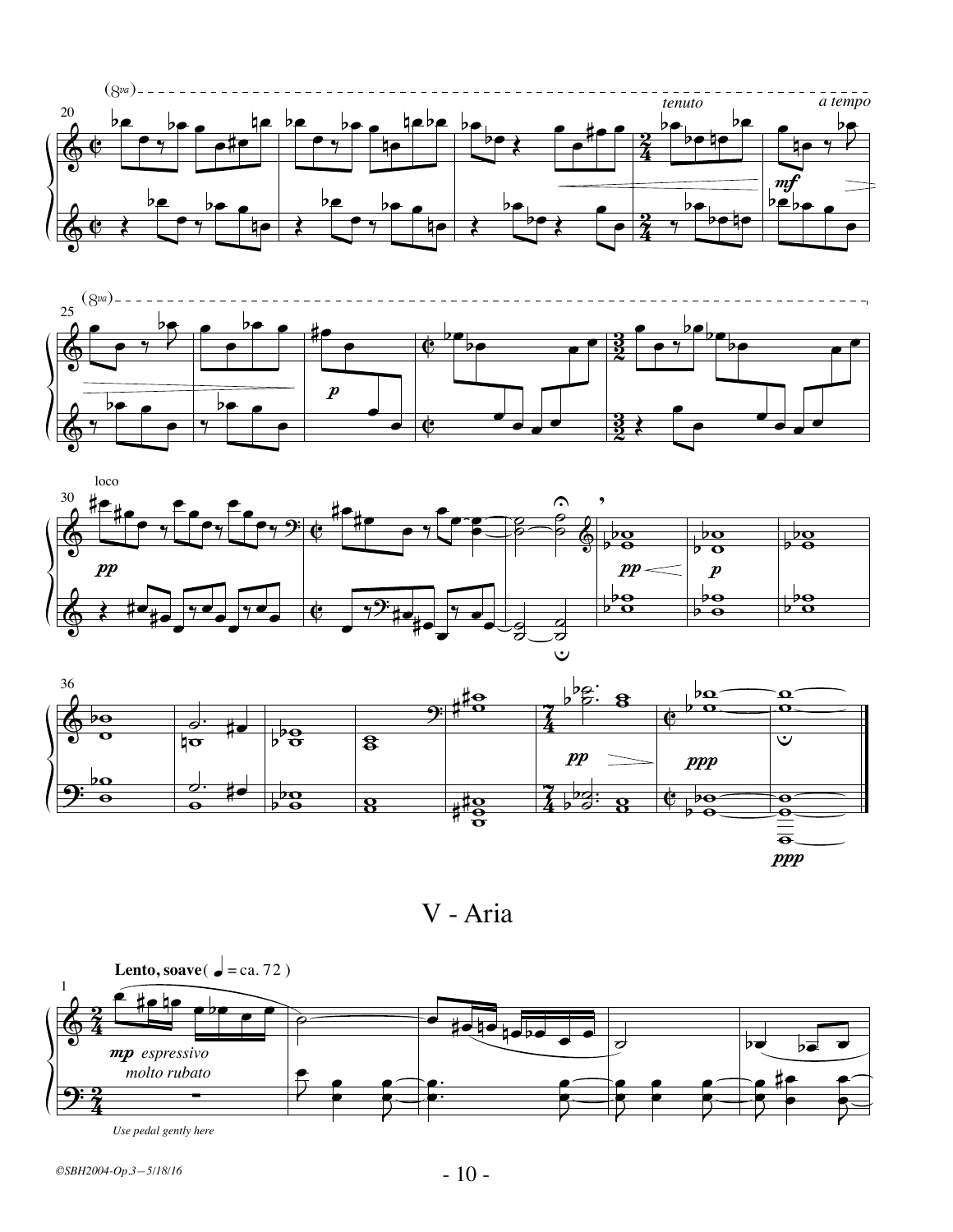







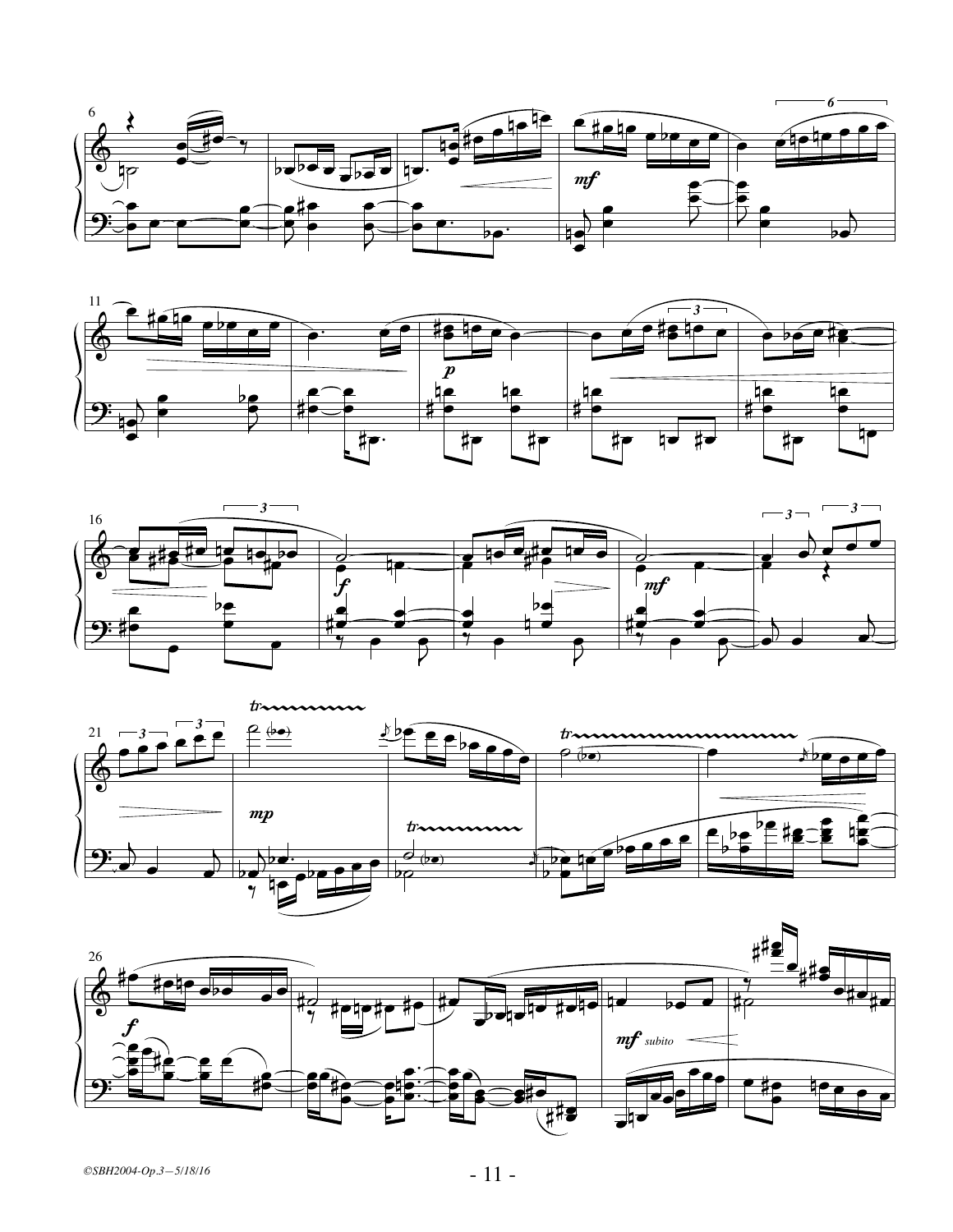







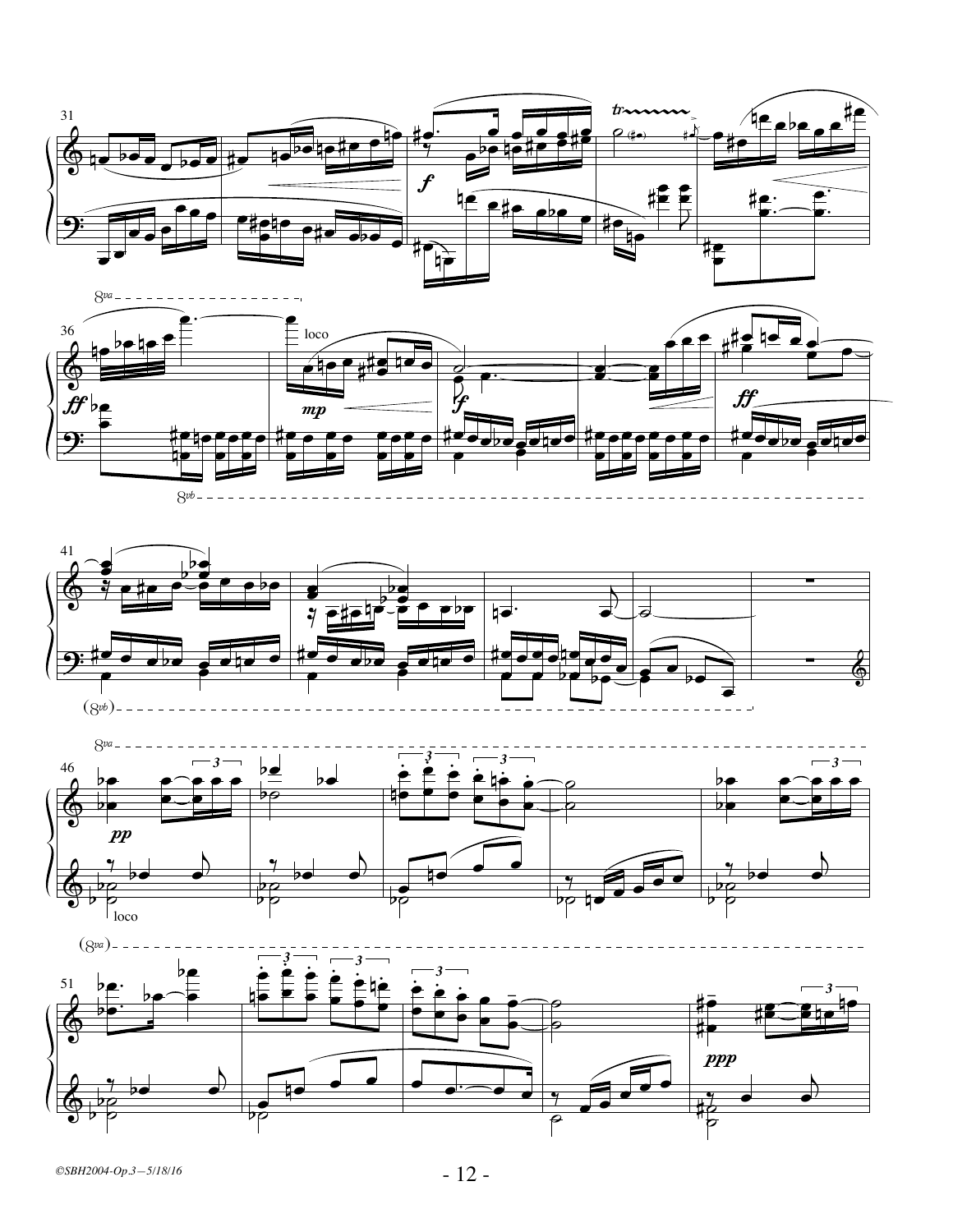







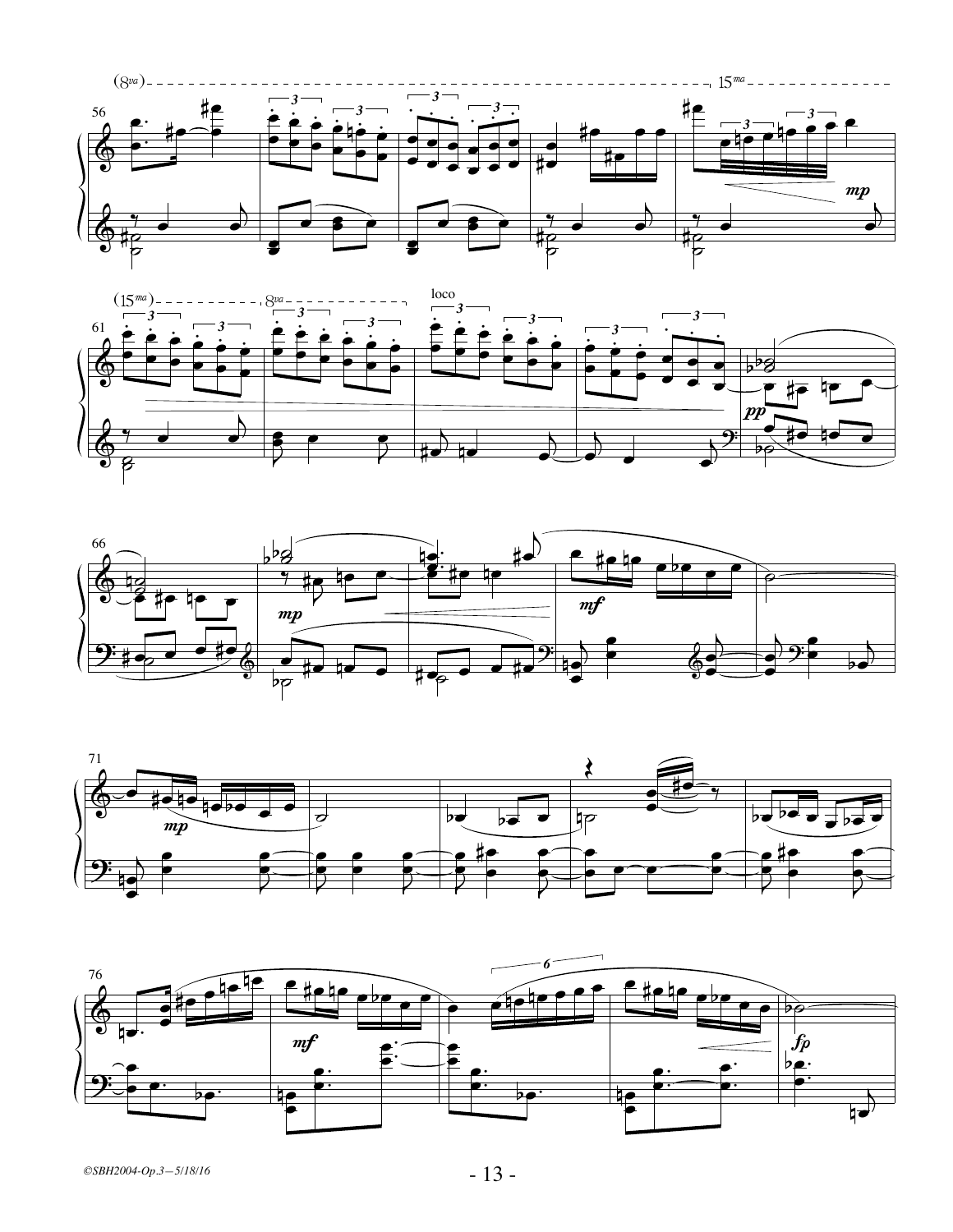





VI - Burleske

*(the Dutch don't dance... )*

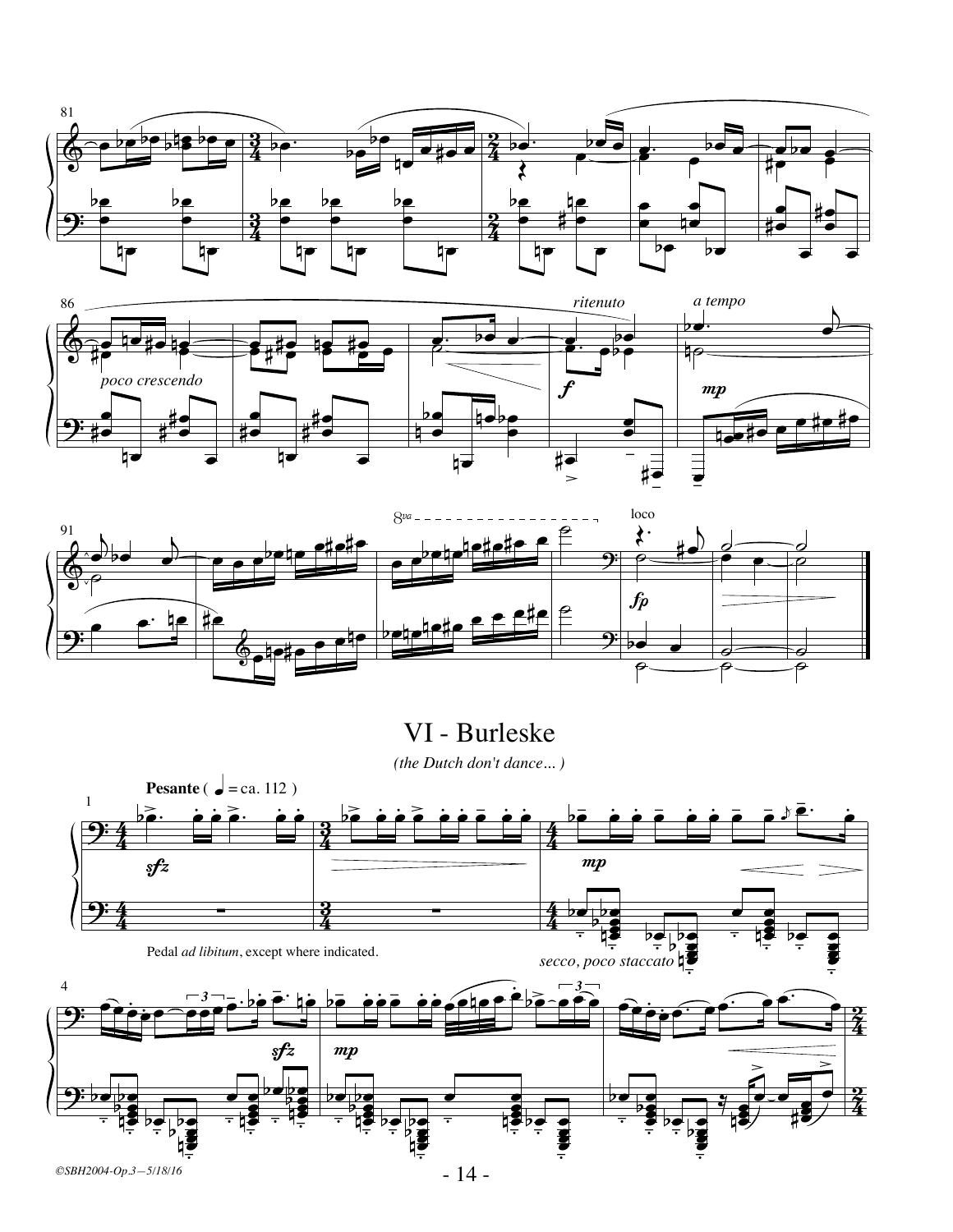









©SBH2004-Op.3-5/18/16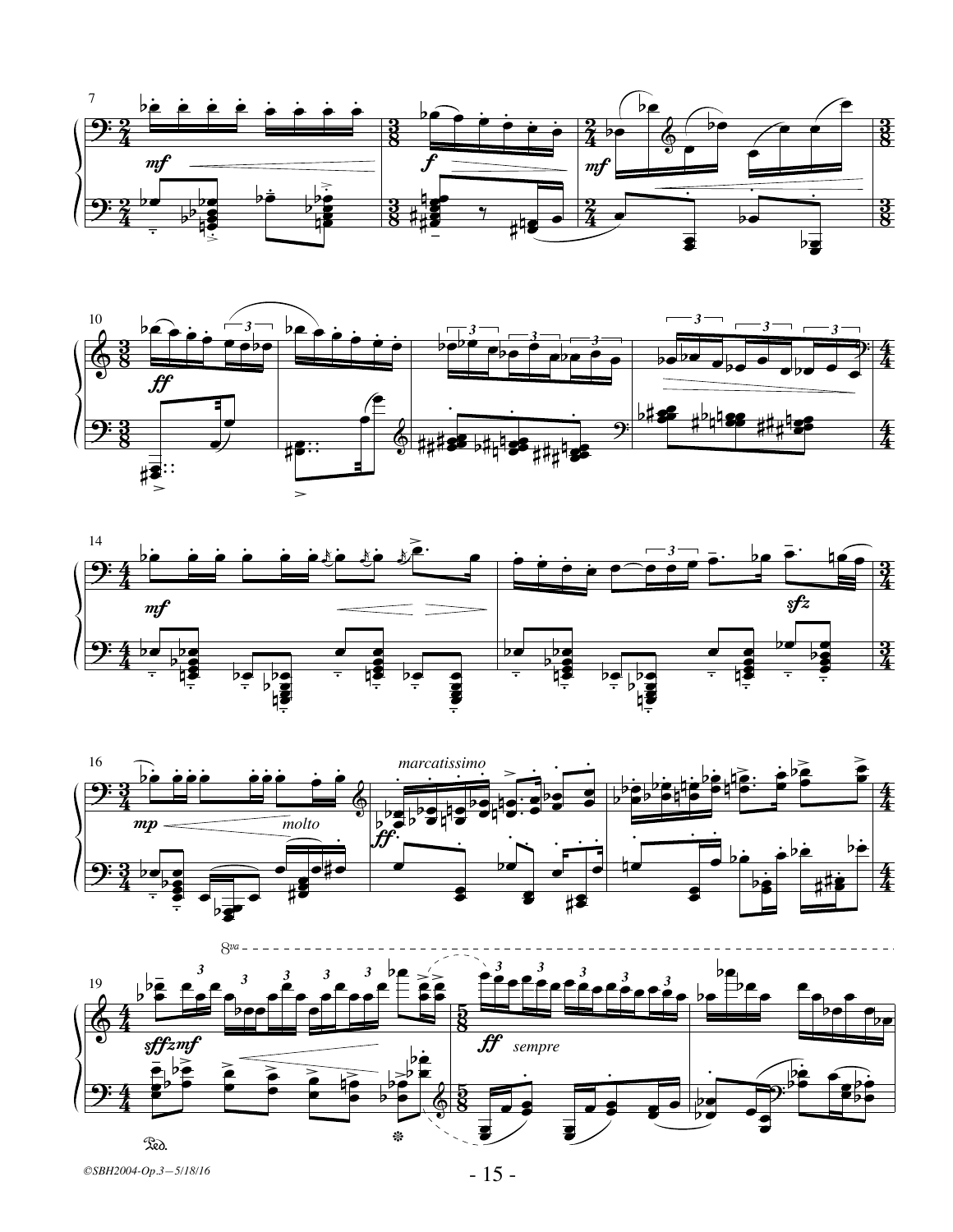





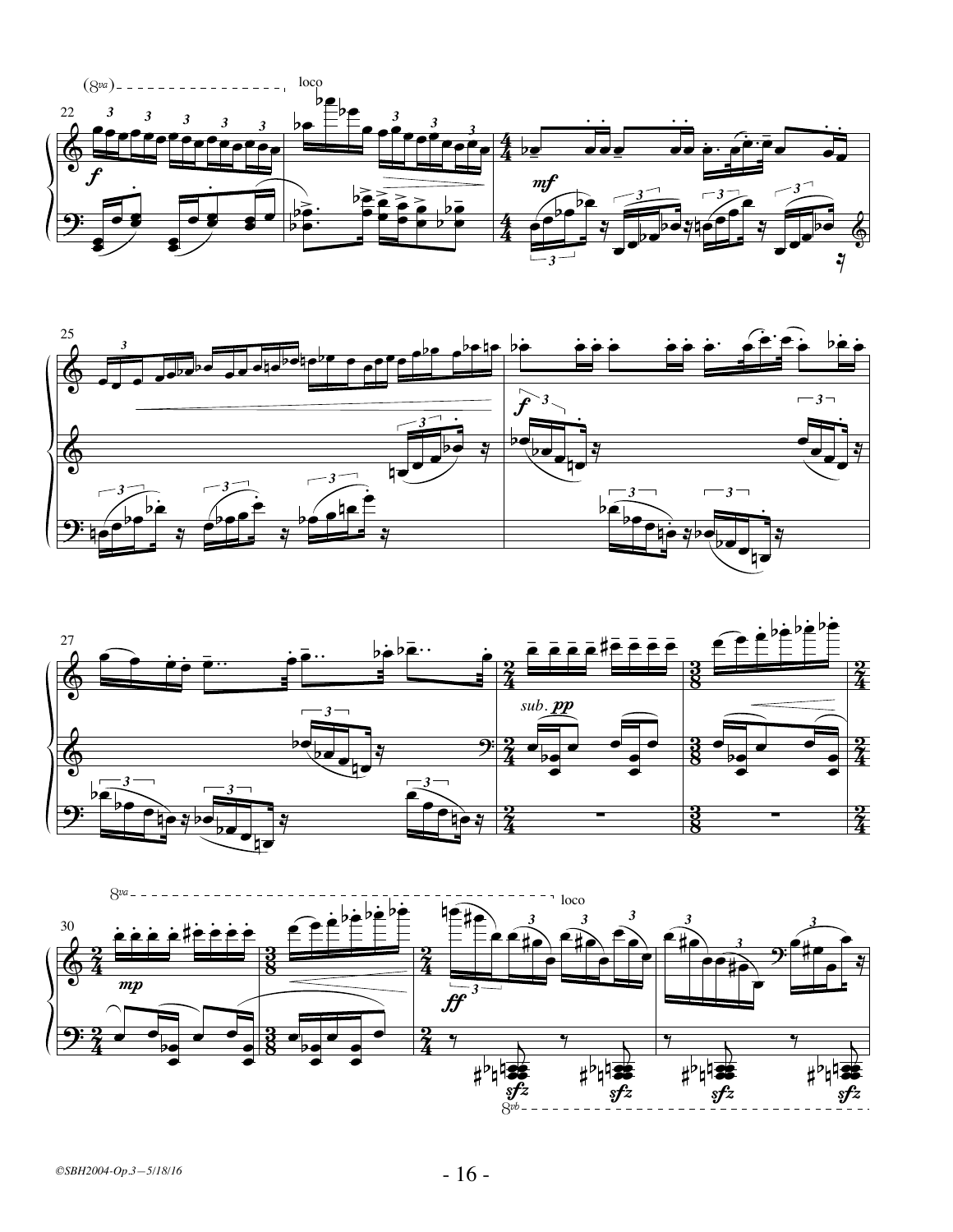





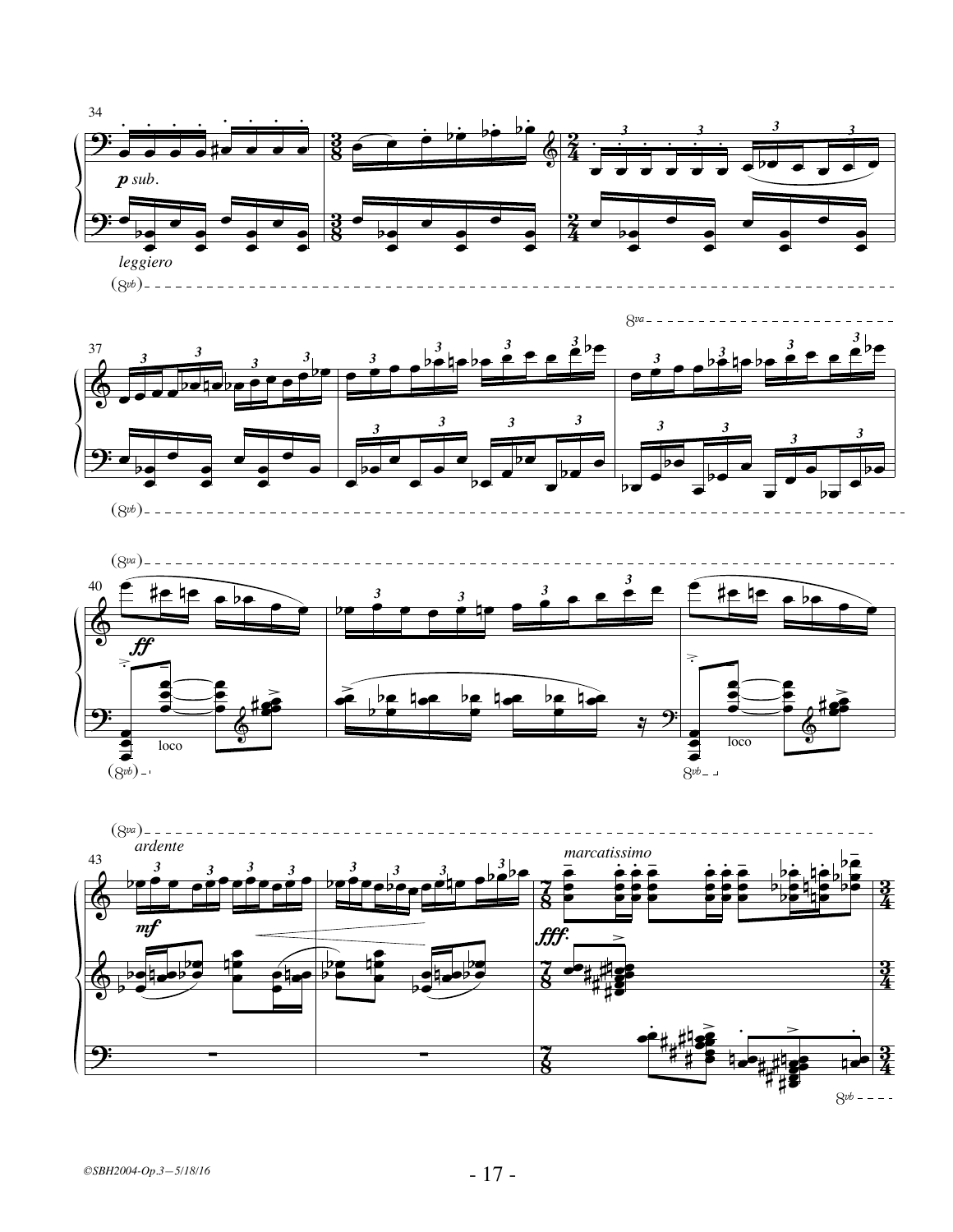







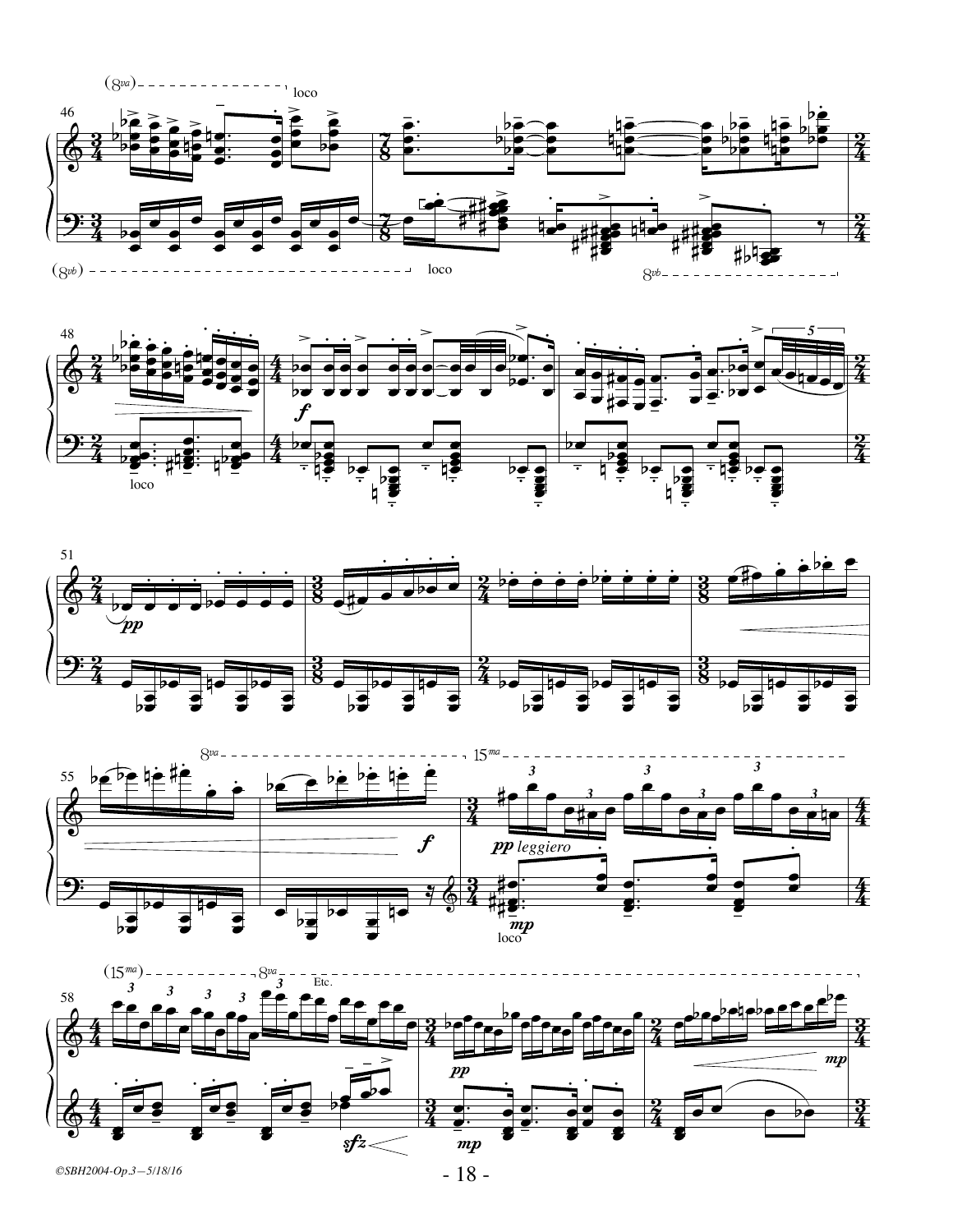







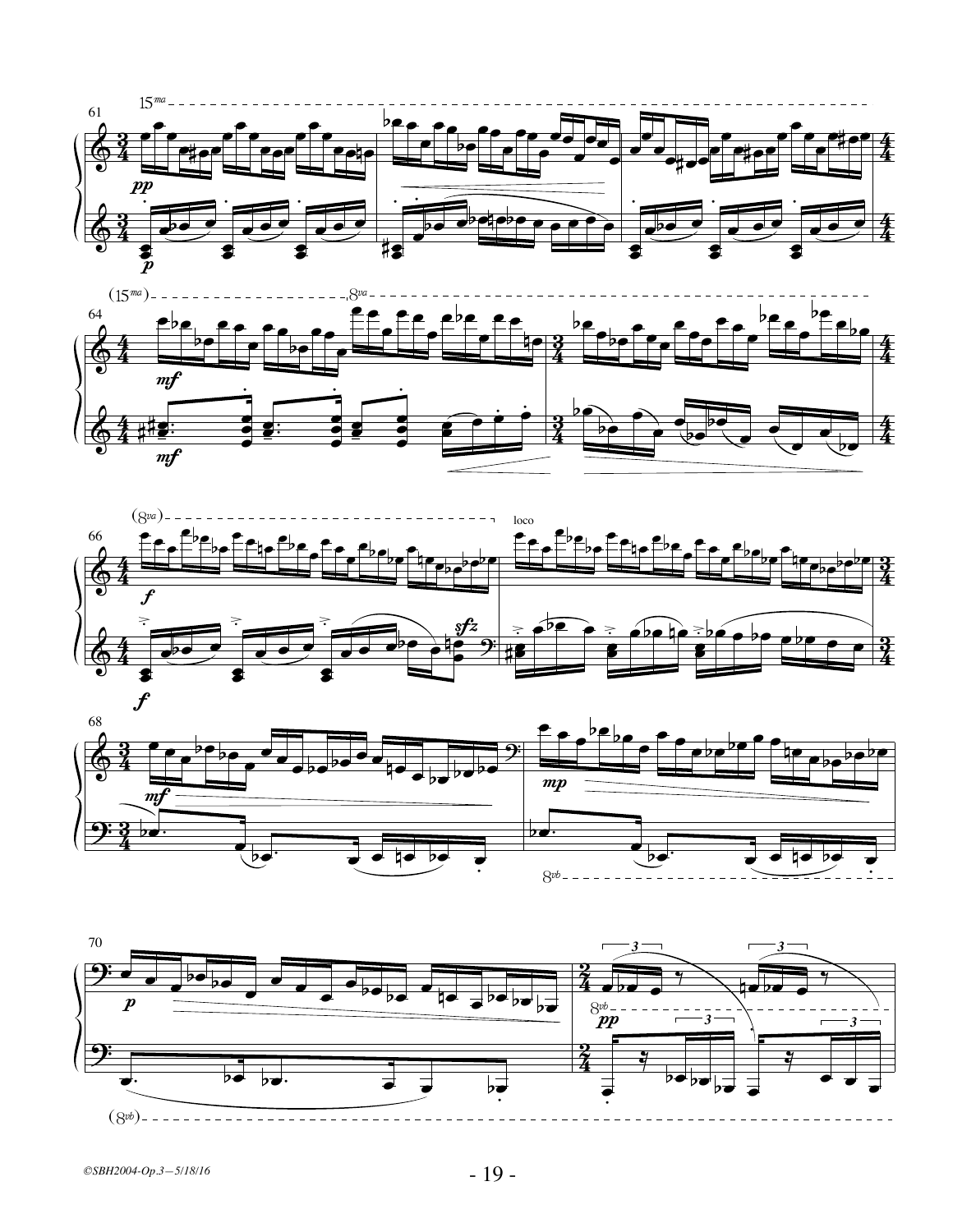